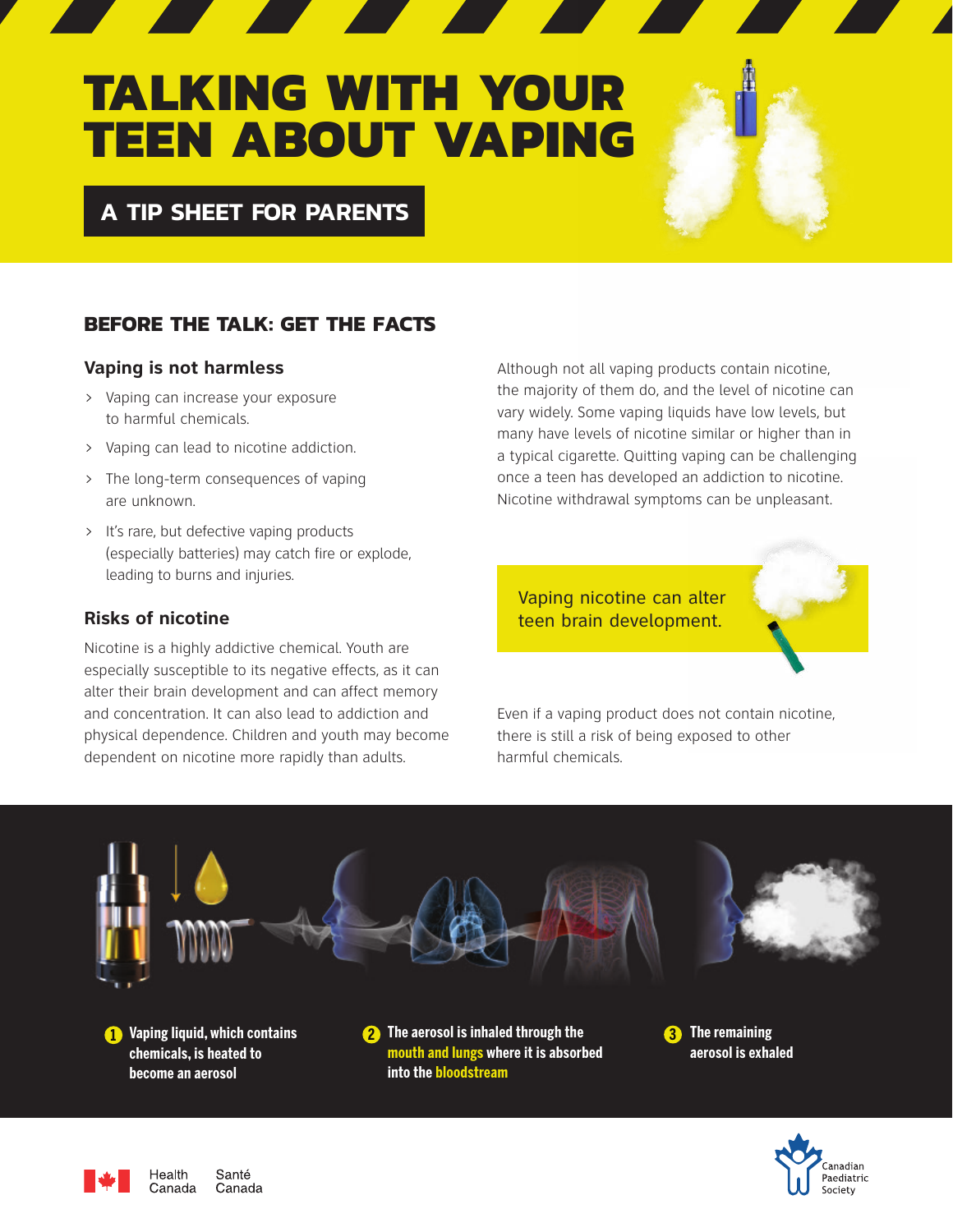#### **Did you know?**

- › Data from a recent Health Canada survey showed that 23% of students in grades 7–12 have tried an electronic cigarette.
- › Vaping devices may also be used for other substances like cannabis.
- › Vaping products can be difficult to recognize:
	- **•** Devices come in a variety of shapes and sizes, and some resemble a USB flash drive;
	- **•** Liquids can have high levels of nicotine and come in a variety of flavours;
	- **•** Vaping may not leave a lingering identifiable smell; and,
	- **•** Add-ons like vinyl "skins" or wraps can also make these items harder to recognize.
- › Vaping products have many names, such as: e-cigarettes, vape pens, vapes, mods, tanks, and e-hookahs. They may also be known by various brand names.
- › The *Tobacco and Vaping Products Act* prohibits vaping products to be sold or given to anyone under the age of 18. Be aware of the laws in your province or territory, as some have increased the age to 19.



#### **Vaping versus smoking**

For people who smoke, completely replacing cigarette smoking with vaping will reduce their exposure to harmful chemicals. However, it is not safe for youth to use any nicotine products, including cigarettes and vaping products. If you suspect your child is addicted to nicotine, talk to your healthcare provider.

Vaping is not for youth and non-smokers.

# **Vaping liquids**

The ingredients typically found in vaping liquids include glycerol, flavours, propylene glycol and varying levels of nicotine. The long-term safety of inhaling these substances in vaping products is unknown and continues to be assessed.

The heating process can cause reactions and create new chemicals, such as formaldehyde. Some contaminants, such as metals, might also get into the vaping products and then into the aerosol.

# **SET A POSITIVE EXAMPLE**

If you use tobacco or vaping products, be honest with your teen about the risks, and any regrets, difficulties and health effects resulting from your experience. Talk with your teen about when and why you started to smoke/vape and explain how you thought it would make you feel, and how it is affecting your health.

It is never too late to quit smoking. If you are vaping to help you quit smoking, talk with your teen about it. Talk to them about addiction and how hard it can be to quit smoking. And remember, quitting smoking is possible. For free help, visit **gosmokefree.gc.ca/quit** or call 1-866-366-3667.